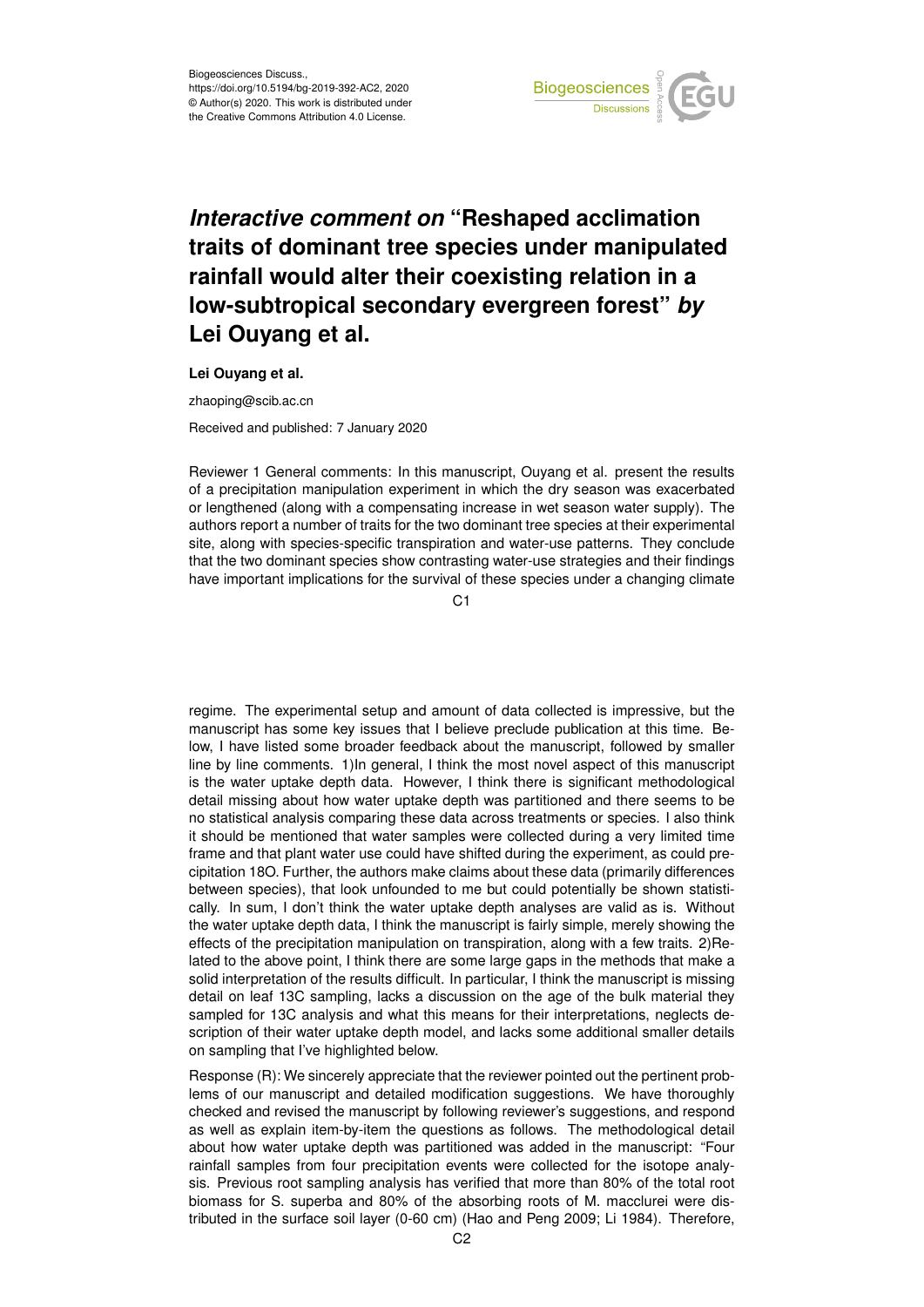soil samples around the sampled trees were collected from the upper soil layers (0-20 cm), middle soil layers (20-40cm) and deeper soil layers (40-60 cm) with soil cores from each experimental plot. Water from a small well near the experimental plots was collected as the groundwater and kept in the laboratory at  $0.5 \degree C$  for further analyses (Sun et al., 2018). " (Line 287-296)

In addition, according to reviewer's suggestion, we recalculate the proportions of water resource use based on the measured isotope data and display the statistical analysis in Figure 4. The corresponding results of statistical analysis are also described in the manuscript: " According to the statistical results, the utilization of rainwater and soil water of M. macclurei trees showed no significant treatment-difference, while the DD and ED treatments significantly decreased its utilization of groundwater (Figure 4). However, the changed precipitation pattern posed a significant influence on the water use proportions of S. superba from different water resources (p < 0.05)....Furthermore, the two dominant tree species shared similar water use proportion under the control condition, and M. macclurei used more soil water (0-60cm) than the S. superba under DD treatment. Comparatively, M. macclurei utilized more rainwater, while S. superba was inclined to make use of more groundwater under ED treatment ( $p < 0.05$ )." (Line 379-392)

The detailed information about leaf 13C sampling and analysis was also added in the manuscript: "In this study, the obtained fresh mature leaves (the pre-treated details was described in section 2.6) were oven dried  $(80\text{a} \text{u} \text{d})$  a powder  $\text{u}$ and sieved through a 100 mesh. The samples passing through the mesh were oxidized with an elemental analyzer (VARIO EL3, Elementar, Germany) and analyzed for  $\delta$ 13C by mass spectrometry (DELTA V Advantage, Thermo Scientific, USA) using Pee Dee Belemnite (PDB) limestone as the standards. The  $\delta$ 13C value (% was calculated from the following equation..." (Line 260-266)

3)In many places throughout the manuscript, the authors claim their results speak to the competitive ability of these species using words like "competition", "success", "co-

C3

existence", "tolerance", etc. I do not think the data support these claims since the manuscript merely shows patterns in water use between the two species and some additional traits. I think this language should be toned down and I've highlighted areas where this issue came up.

R: The terminology words such competition, success or tolerance were deleted or revised to avoid high-toned. We think the use of the terminology "coexistence" might be reasonably, because the two dominant species in this area, M. macclurei and S. superba shared and competed for the resources with different distribution of root biomass, various water use and growth indexes, thus, their coexistence could be a point in this study.

4)Certainly, this is not a big issue at this stage, but I think the manuscript could use some significant editing for grammar and sentence structure.

R: We have read and done our best to make revisions throughout the text to avoid grammar mistakes and long sentences.

Specific comments: L1-2: I would really recommend altering the title. I do not really think the study pertained to "acclimation traits", nor were any traits "reshaped". Further, I think that saying they "altered their coexisting relation" is not supported by the data (my point #3 above).

R: The title was changed to "Species-specific transpiration and water-use patterns of two dominant coexisting tree species under manipulated rainfall in a low-subtropical secondary evergreen forest"

L27: See #3 above about claims of competitiveness.

R: This sentence was changed to "...that M. macclurei has more survival and growth advantages in this subtropical forest." (Line 27-28)

L29-30: How are you defining drought tolerance? It seems like the two species had fairly similar responses to the precipitation manipulation in terms of transpiration and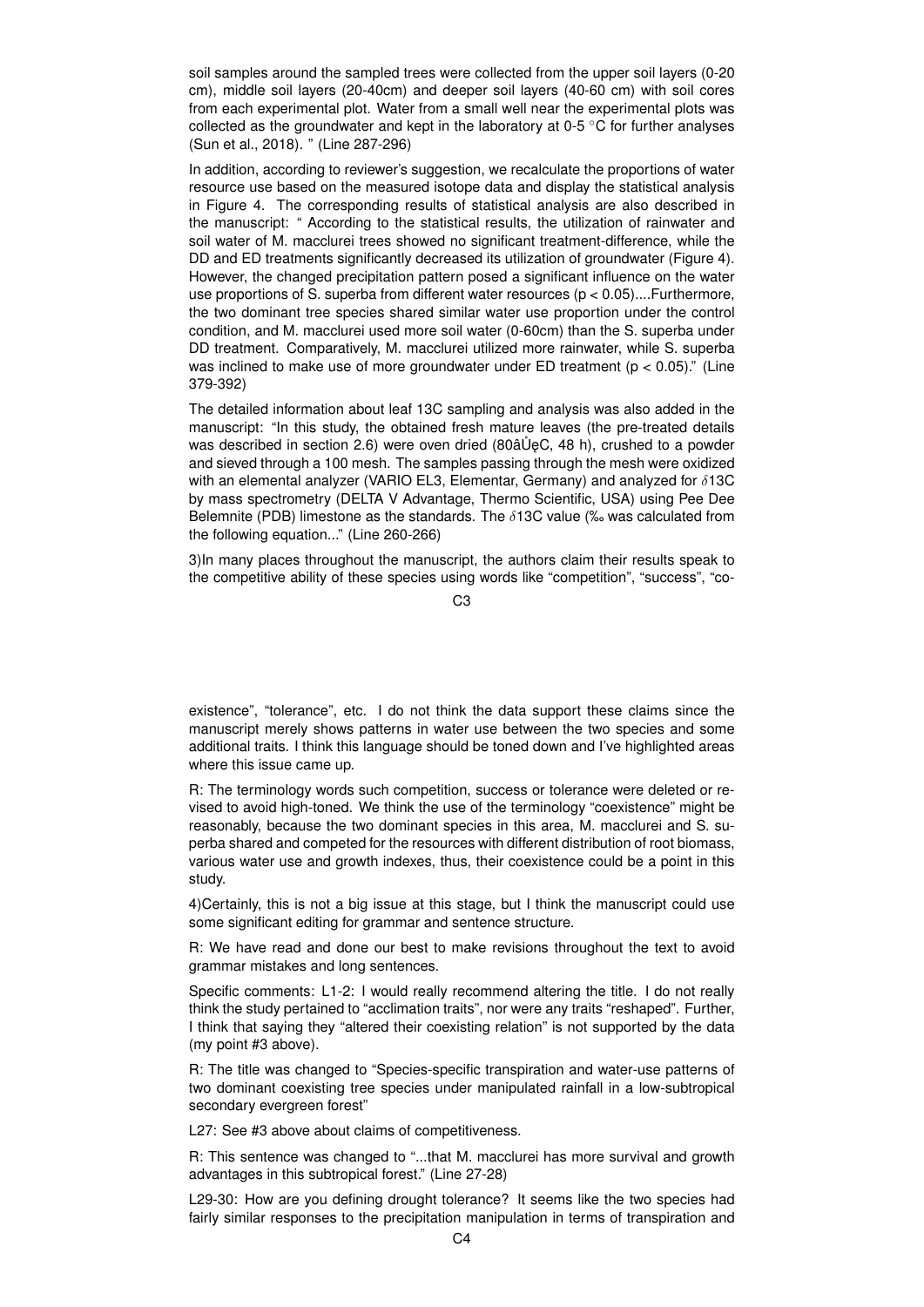there was no evidence that either species was water stressed (point 3# above).

R: Actually, due to the abundant rainfall, drought events do not happen very often in south China, but previous reports also claimed many tropical areas with rich species have already experienced little or no rain falls during dry seasons and upper soil layers might undergo severe drying (Goldstein et al., 2008; Liu et al., 2010; Gao et al., 2015) (Line 88-91). In this study, S. superba allocated much less root biomass on surface soil than M. macclurei (47% vs. 72%), and as shown in the statistical results, the S. superba was inclined to use more groundwater than M. macclurei under ED treatment. Therefore, we think S. superba might be drought tolerant under potential drought in the future. To make it less controversial, this sentence was changed to "Therefore, under the seasonal drought caused by uneven distribution of rainfall in the future, M. macclurei that inclines to use shallow soil water would adopt a drought-avoidance strategy, whereas S. superba being able to uptake deeper soil water would be drought tolerant. (Line 29-31)"

L31: See#3 above about the coexistence terminology.

R: As we had explained in the previous response, M. macclurei and S. superba shared and competed for the resources, and had different distribution of root biomass, various water use and growth indexes, thus, the coexistence terminology might be reasonable.

L78-80: I do not think it is well supported in the literature that isohydric species tend to occur in mesic areas. They can and do exist most everywhere.

R: This sentence was changed to "Isohydric species, however, are often regarded as drought avoiders as they can avoid drought-induced hydraulic failure by way of strict stomatal control and relatively constant minimum leaf water potential (McDowell et al., 2008)" (Line 75-78)

L128-135: It seems like #1 and #2 are really similar in the sense that they both describe traits and water-use patterns. Maybe the authors could separate these objectives out

C5

into one about tree water use (and water uptake depth), and one about how traits mediate tree water use patterns.

R: Thanks for the suggestion, we have rewritten the objectives: "Therefore, main objectives of this study are 1) to investigate the effects of manipulated precipitation conditions on spatial-temporal water use patterns of S. superba and M. macclurei in this subtropical forest; 2) to understand the potential mechanism for the varied responses of tree transpiration to the changed precipitation patterns by examining the variations in morphological adjustment, such as Huber values (As: Al), the intrinsic water use efficiency, and the contributions of water resources to the tree transpiration." (Line 135-141)

L161-164: I think it would be very helpful for the reader if there was a simple diagram (or perhaps labels added on to a time series figure) showing when precipitation was excluded or added back in for each treatment.

R: To describe the manipulated precipitation treatments more clearly, we listed the detailed information of excluding and irrigating water under DD and ED treatment in Table 1. "The exclusion of precipitation was achieved automatically by a tarpaulin covering approximately 67% of the area of the DD and ED plots. To guarantee the equal total annual rainfall, approximately equivalent amounts of excluded water were pumped into these plots several times (4-8 times) during wet seasons (from June to September for DD and ED treatments) (Table 1)." (Line 174-178)

L178: In order to interpret the effects of the precipitation manipulation, there needs to be information about how the experimental year's climate related to average site climate. For example, if this was a really wet year, there may be no reason to expect significant treatment effects in the first place.

R: We have described the long term climate of the study site in section of "Site description", and we also presented the climatic parameters especially the precipitation of the experimental year in section 3.1: "Total precipitation at the research site during the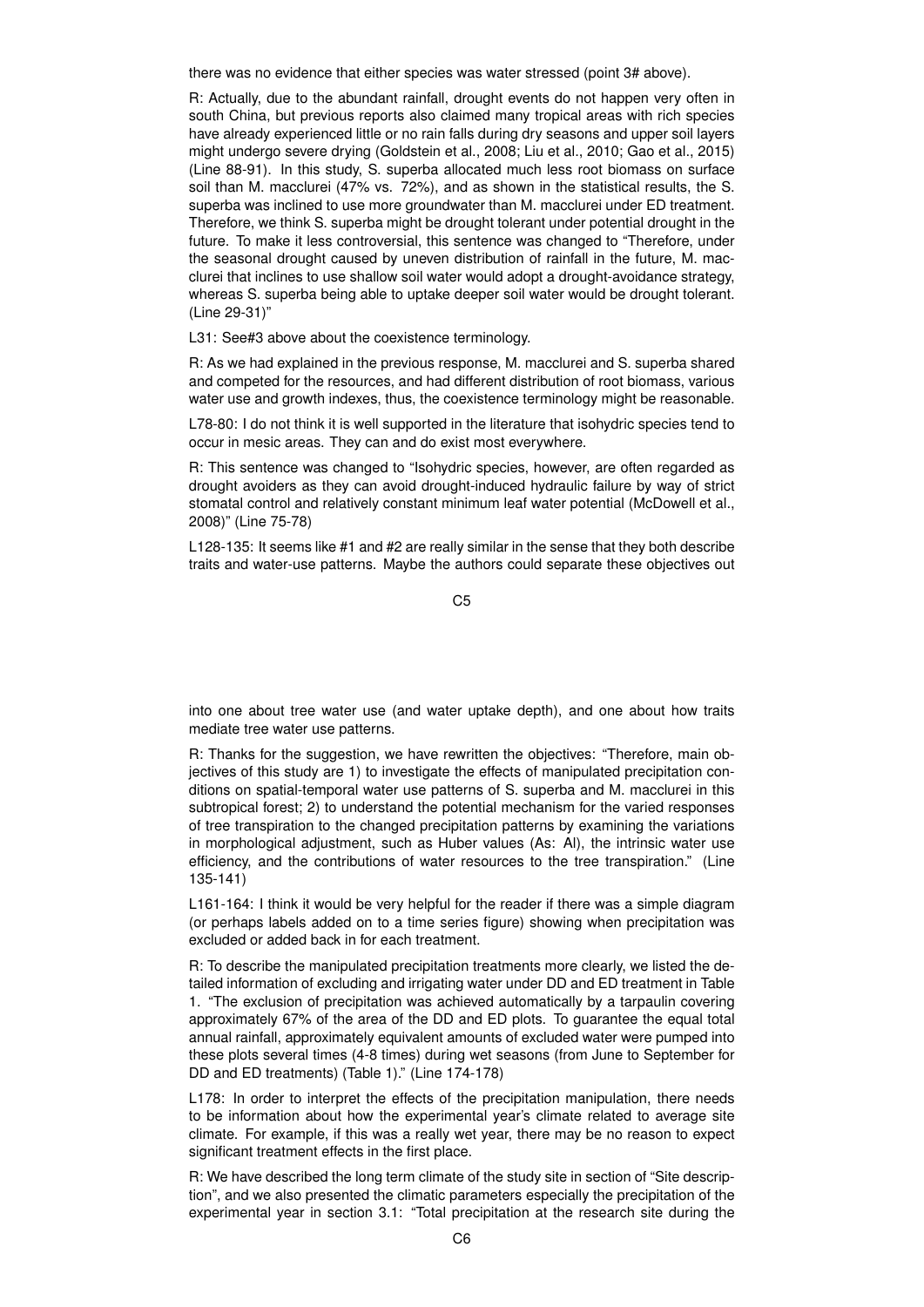experimental period was 2094 mm. The precipitation was unevenly distributed and occurred mainly between April and September, accounting for approximately 84% of the annual total. It was noticeable that the heaviest precipitation with a value of 498.6 mm occurred in August, while the lightest precipitation occurred in February with only 2.7 mm. (Line 327-332)" Data has obviously shown the unevenly distributed precipitation, which could make our experimental design sense.

Yes, it was really a wet year, as the total precipitation being of 2094 mm during the experimental period, but the rainfall manipulation that excluded 67% of precipitation under DD and ED treatment (the amounts of excluded water were shown in Table 1) still had a non-negligible effect on tree transpiration, especially during the periods of dry and spring drought season (Figure 3).

L216: What depth were these samples collected at?

R: "soil samples (0-30 cm) were periodically collected in the experimental plots to measure the soil water contents (SWC) by gravimetric method." (Line 222)

L252-290: I think some text should be added (either in the methods or discussion) that clarifies what the 13C signal would represent. If these leaves had been around prior to the experiment, their bulk tissue 13C would incorporate the 13C signal from climatic conditions at the time of leaf expansion, the carbon used to make those leaves, and any dynamics influencing non-structural carbohydrates since leaf expansion. Any information on the life span of these leaves would help here, or simply a caveat that the 13C signal could be complicated.

R: The detailed information about leaf 13C sampling and analysis was also added in the manuscript: "In this study, the obtained fresh canopy leaves (the pre-treated details was described in section 2.6) were oven dried (80âŮeC, 48 h), crushed to a powder and sieved through a 100 mesh. The samples passing through the mesh were oxidized with an elemental analyzer (VARIO EL3, Elementar, Germany) and analyzed for  $\delta$ 13C by mass spectrometry (DELTA V Advantage, Thermo Scientific, USA) using Pee Dee

C<sub>7</sub>

Belemnite (PDB) limestone as the standards. The  $\delta$ 13C value (‰ was calculated from the following equation..." (Line 262-268)

Since the S. superba and M. macclurei are evergreen tree species with perennial leaves, 13C value of mature leaf is generally considered to be constant after being fixed in the leaves, and thus, the use of mature leaves for 13C sampling and analysis at the end of the experiment are reasonable.

L275: When were rainfall samples collected? Were these multiple samplings or were there 4 replicates of one rainfall event? If it is the latter, I don't think you can assume that this rainfall event is representative of all rainfall.

R: The collected rainfall sample were taken from four precipitation events. "Four rainfall samples from four precipitation events were collected for the isotope analysis." (Line 287-288)

L286: Please describe in detail what IsoSource is and the methodology behind how it partitions water uptake depth.

R: The IsoSource, a mixing model software, is developed and introduced by Phillips and Gregg (2003). It is designed for situations in which n isotopes are being used and more than n+1 sources are likely to contribute to a mixture. IsoSource uses stable isotope data to calculate feasible ranges of source contributions. Detailed information about this software was presented in Phillips and Gregg (2003). In this study, the xylem water was regarded as the mixture, and different water samples for isotope analysis included the rain, soil water from different soil layers, and groundwater. First, all possible combinations of source proportions that sum to 100% are calculated in user-specified increments (2% in our study). Second, the predicted isotope values of the mixture are computed using linear mixing model equations that preserve mass balance (Phillips 2001). Isotope values of computed mixtures are then compared with the observed isotope values; the range of combinations that match within a user-specified tolerance value (0.05% in our study) is then described.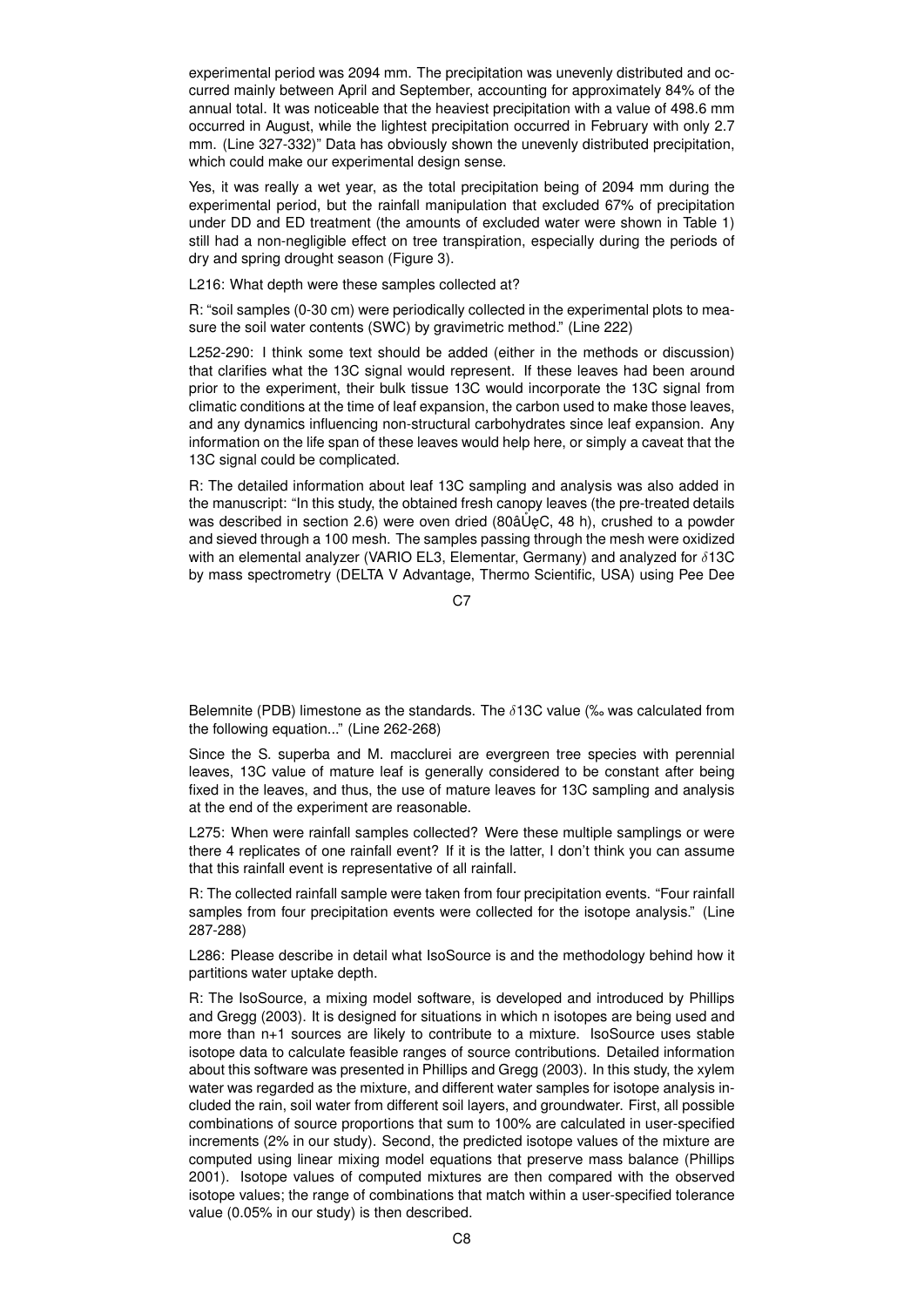L343-350: What are these percentage reductions in comparison to (i.e., what counted as dry versus wet seasons)?

R: These percentage reductions are in comparison to wet seasons. In the new version of manuscript, we deleted this part to avoid the unnecessary description.

L364-378: As mentioned in point #1, this sections needs some statistical analysis to be able to draw any conclusions from the data.

R: The results of statistical analysis are also described in the manuscript: "According to the statistical results, the utilization of rainwater and soil water of M. macclurei trees showed no significant treatment-difference, while the DD and ED treatments significantly decreased its utilization of groundwater (Figure 4). However, the changed precipitation pattern posed a significant influence on the water use proportions of S. superba from different water resources ( $p < 0.05$ )....Furthermore, the two dominant tree species shared similar water use proportion under the control condition, and M. macclurei used more soil water (0-60cm) than the S. superba under DD treatment. Comparatively, M. macclurei utilized more rainwater, while S. superba was inclined to make use of more groundwater under ED treatment (p < 0.05)." (Line 379-392)

L390-391: Is this saturation model warranted for the data considering that most of the responses seem to be fairly linear? Is there a first principles reason to expect a saturation relationship?

R: Generally, the response of tree transpiration to PAR is generally linear when the PAR values are relatively low, while non-linear (saturation) relationships would be observed as PAR further increase. Considering the wide range of PAR in our study (0-50 mol m-2 d-1), we thus used the exponential saturation model to explore the response of tree transpiration to PAR.

L424: I'm confused as to how Huber value can be used to understand how much water a species has access to.

C9

R: This sentence was revised as "Results indicated that S. superba had significantly larger Huber value (As:Al) (Table 3), possibly meaning a less investment on leaf biomass but a better efficient transport system (Zhu et al., 2014)." (Line 447-449)

L427: See point #3 above regarding the "drought-tolerant"terminology.

R: As we have explained above, to make this terminology less controversial, we revise this sentence as "This character could lead to restraining of transpiration and better transport efficiency, and thus to drought-tolerant for S. superba when severe drought occurs. (Line 451-453)"

L433-434: I'm not sure this is supported by the data (especially since there are no stats). The bars seem to be similar in size and the error bars seem to overlap.

R: The results of statistical analysis are added in the revised manuscript and Figure 4. "According to the statistical results, the utilization of rainwater and soil water of M. macclurei trees showed no significant treatment-difference, while the DD and ED treatments significantly decreased its utilization of groundwater (Figure 4). However, the changed precipitation pattern posed a significant influence on the water use proportions of S. superba from different water resources ( $p < 0.05$ )....Furthermore, the two dominant tree species shared similar water use proportion under the control condition, and M. macclurei used more soil water (0-60cm) than the S. superba under DD treatment. Comparatively, M. macclurei utilized more rainwater, while S. superba was inclined to make use of more groundwater under ED treatment ( $p < 0.05$ )." (Line 379-392)

L489-490: I'm not sure this claim is supported since the treatment effects seemed to be fairly similar in the two species. Perhaps specify or cut this sentence?

R: This sentence was deleted as we actually don't have the experimental data to support that.

All figure and tables: Please specify what the +/- means in the tables (standard error,